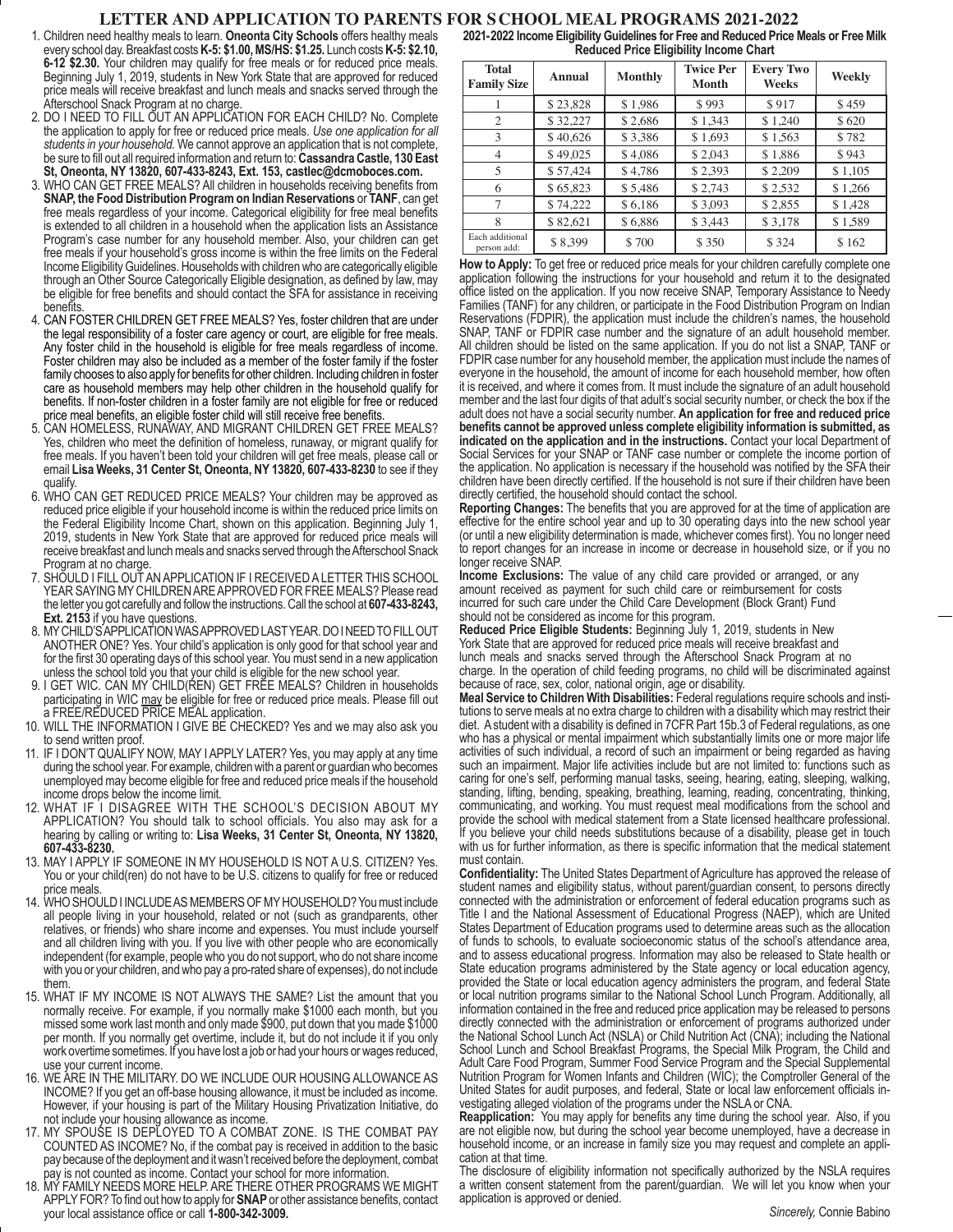# **APPLICATION INSTRUCTIONS APPLICATION INSTRUCTIONS**

To apply for free and reduced price meals complete only one application for your household using the instructions below. Sign the application and return it to Cassandra Castle. If you have a foster child in your household, you may include them on your application. A separate application is not needed. Call the school if you need help: 607-433-8243, Ext. 2153. Ensure that all information is provided. Failure to do so may result in denial of benefits for your child or unnecessary delay in approving your application. Ensure that all information is provided. Failure to do so may result in den

# **PART 1 ALL HOUSEHOLDS MUST COMPLETE STUDENT INFORMATION. DO NOT FILL OUT MORE THAN ONE APPLICATION FOR YOUR HOUSEHOLD.**

- (1) Print the names of the children, including foster children, for whom you are applying on one application.
- (2) List their grade and school.
- (3) Check the box to indicate a foster child living in your household, or if you believe any child meets the description for homeless, migrant, runaway (a school staff will confirm this eligibility).

# **PART 2 HOUSEHOLDS GETTING SNAP, TANF OR FDPIR SHOULD COMPLETE PART 2 AND SIGN PART 4.**

- (1) List a current SNAP, TANF or FDPIR (Food Distribution Program on Indian Reservations) case number of anyone living in your household. The case number is provided on your benefit letter.
- (2) An adult household member must sign the application in PART 4. SKIP PART 3. Do not list names of household members or income if you list a SNAP case number, TANF or FDPIR number.

# **PART 3 ALL OTHER HOUSEHOLDS MUST COMPLETE THESE PARTS AND ALL OF PART 4.**

- (1) Write the names of everyone in your household, whether or not they get income. Include yourself, the children you are applying for, all other children, your spouse, grandparents, and other related and unrelated people in your household. Use another piece of paper if you need more space.
- (2) Write the amount of current income each household member receives, before taxes or anything else is taken out, and indicate where it came from, such as earnings, welfare, pensions and other income. If the current income was more or less than usual, write that person's usual income. **Specify how often this income amount is received: weekly, every other week (bi-weekly), 2 x per month, monthly. If no income, check the box.** The value of any child care provided or arranged, or any amount received as payment for such child care or reimbursement for costs incurred for such care under the Child Care and Development Block Grant, TANF and At Risk Child Care Programs should **not** be considered as income for this program.
- (3) Enter the total number of household members in the box provided. This number should include all adults and children in the household and should reflect the members listed in PART 1 and PART 3.
- (4) The application must include the last four digits only of the social security number of the adult who signs **PART 4** if Part 3 is completed. If the adult does not have a social security number, check the box. **If you listed a SNAP, TANF or FDPIR number, a social security number is not needed.**
- (5) An adult household member must sign the application in PART 4.

**OTHER BENEFITS:** Your child may be eligible for benefits such as Medicaid or Children's Health Insurance Program (CHIP). To determine if your child is eligible, program officials need information from your free and reduced price meal application. Your written consent is required before any information may be released. Please refer to the attached parent Disclosure Letter and Consent Statement for information about other benefits.

# **USE OF INFORMATION STATEMENT**

Use of Information Statement: The Richard B. Russell National School Lunch Act requires the information on this application. You do not have to give the information, but if you do not submit all needed information, we cannot approve your child for free or reduced price meals. You must include the last four digits of the social security number of the primary wage earner or other adult household member who signs the application. The social security number is not required when you apply on behalf of a foster child or you list a Supplemental Nutrition Assistance Program (SNAP), Temporary Assistance for Needy Families (TANF) Program or Food Distribution Program on Indian Reservations (FDPIR) case number or other FDPIR identifier for your child or when you indicate that the adult household member signing the application does not have a social security number. We will use your information to determine if your child is eligible for free or reduced price meals, and for administration and enforcement of the lunch and breakfast programs.

We may share your eligibility information with education, health, and nutrition programs to help them evaluate, fund, or determine benefits for their programs, auditors for program reviews, and law enforcement officials to help them look into violations of program rules.

# **NONDISCRIMINATION STATEMENT**

In accordance with Federal civil rights law and U.S. Department of Agriculture (USDA) civil rights regulations and policies, the USDA, its Agencies, offices, and employees, and institutions participating in or administering USDA programs are prohibited from discriminating based on race, color, national origin, sex, disability, age, or reprisal or retaliation for prior civil rights activity in any program or activity conducted or funded by USDA.

Persons with disabilities who require alternative means of communication for program information (e.g. Braille, large print, audiotape, American Sign Language, etc.), should contact the Agency (State or local) where they applied for benefits. Individuals who are deaf, hard of hearing or have speech disabilities may contact USDA through the Federal Relay Service at (800) 877- 8339. Additionally, program information may be made available in languages other than English.

To file a program complaint of discrimination, complete the USDA Program Discrimination Complaint Form, (AD-3027) found online at: https://www.usda.gov/oascr/how-to-file-a-programdiscrimination-complaint and at any USDA office, or write a letter addressed to USDA and provide in the letter all of the information requested in the form. To request a copy of the complaint form, call (866) 632-9992. Submit your completed form or letter to USDA by:

- (1) mail: U.S. Department of Agriculture Office of the Assistant Secretary for Civil Rights 1400 Independence Avenue, SW Washington, D.C. 20250-9410;
- (2) fax: (202) 690-7442; or
- (3) email: program.intake@usda.gov.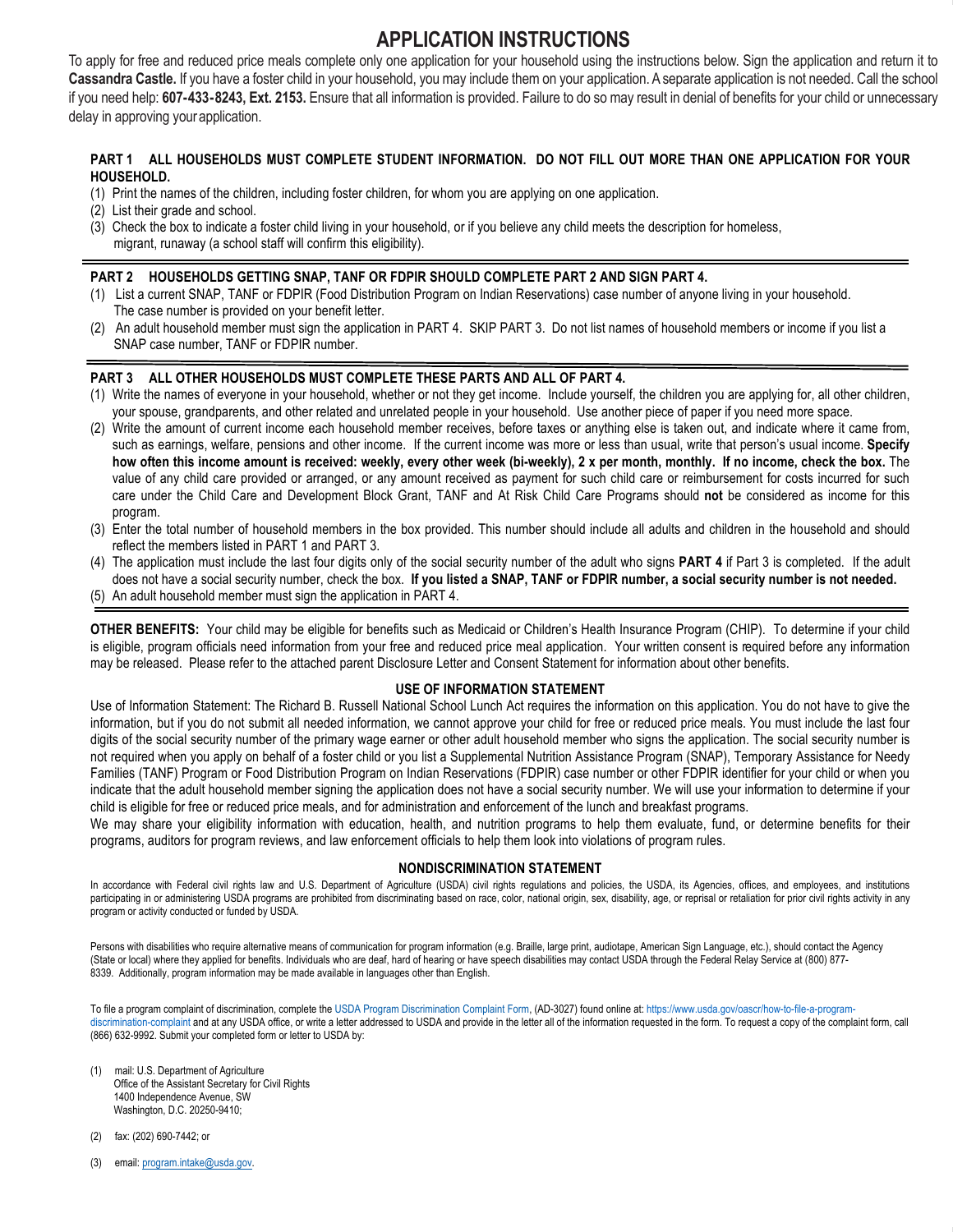# **2017-2018 Application for Free and Reduced Price School Meals/Milk 2021-2022 Application for Free and Reduced Price School Meals/Milk**

To apply for free and reduced price meals for your children, read the instructions on the previous page, complete only one form for your household, sign your<br>names and urbum it to the address listed below. Only 22, 422, 92 name and **return it to the address listed below.** Call **607-433-8243, Ext. 2153,** if you need help. Additional names may be listed on a separate paper.

# **Return Completed Applications to: (School Name) 130 East Street Return Completed Applications to: Oneonta City Schools**

**(Street Name) Oneonta, NY 13820**

### 1. List all children in your household who attend school:

| <b>Student Name</b> | School | Grade/Teacher | Foster Child | Homeless<br>Migrant,<br>Runaway |
|---------------------|--------|---------------|--------------|---------------------------------|
|                     |        |               |              |                                 |
|                     |        |               |              |                                 |
|                     |        |               |              |                                 |
|                     |        |               |              |                                 |
|                     |        |               |              |                                 |
|                     |        |               |              |                                 |
|                     |        |               |              |                                 |

### 2. SNAP/TANF/FDPIR Benefits:

If anyone in your household receives either SNAP, TANF or FDPIR benefits, list their name and CASE # here. **Skip to Part 4, and sign the application.**

Name: \_\_\_\_\_\_\_\_\_\_\_\_\_\_\_\_\_\_\_\_\_\_\_\_\_\_\_\_\_\_\_\_\_\_\_\_\_\_ CASE #: \_\_\_\_\_\_\_\_\_\_\_\_\_\_\_\_\_\_\_\_\_\_\_\_\_\_\_\_\_\_\_\_\_\_

3. Report all income for ALL Household Members (Skip this step if you answered 'yes' to step 2)

#### **All Household Members (including yourself and all children that have income).**

List all Household members not listed in Step 1 (including yourself) **even if they do not receive income**. For each Household Member listed, if they do receive income, report total income for each source in whole dollars only. If they do not receive income from any other source, write '0'. If you enter '0' or leave any fields blank, you are certifying (promising) that there is no income to report.

| Name of household member                                                                                                                                                                                                                                                                                                                                                                                                                                                                                                                                                                                                                                                                                                   | Earnings from work<br>before deductions<br><b>Amount / How Often</b> | Child Support, Alimony<br><b>Amount / How Often</b> | Pensions, Retirement<br>Payments<br><b>Amount / How Often</b>                                                                                                                                                                  | Other Income, Social<br>Security<br><b>Amount / How Often</b> | No.<br>Income |
|----------------------------------------------------------------------------------------------------------------------------------------------------------------------------------------------------------------------------------------------------------------------------------------------------------------------------------------------------------------------------------------------------------------------------------------------------------------------------------------------------------------------------------------------------------------------------------------------------------------------------------------------------------------------------------------------------------------------------|----------------------------------------------------------------------|-----------------------------------------------------|--------------------------------------------------------------------------------------------------------------------------------------------------------------------------------------------------------------------------------|---------------------------------------------------------------|---------------|
|                                                                                                                                                                                                                                                                                                                                                                                                                                                                                                                                                                                                                                                                                                                            |                                                                      | $\frac{1}{2}$                                       | $\frac{1}{2}$                                                                                                                                                                                                                  | $\frac{1}{2}$                                                 | □             |
|                                                                                                                                                                                                                                                                                                                                                                                                                                                                                                                                                                                                                                                                                                                            | $\frac{1}{2}$                                                        | $\frac{1}{2}$                                       | $\frac{1}{2}$                                                                                                                                                                                                                  | $\frac{1}{2}$                                                 | $\Box$        |
|                                                                                                                                                                                                                                                                                                                                                                                                                                                                                                                                                                                                                                                                                                                            |                                                                      | $\frac{1}{2}$                                       | $\frac{1}{2}$                                                                                                                                                                                                                  | $\frac{1}{2}$                                                 | $\Box$        |
|                                                                                                                                                                                                                                                                                                                                                                                                                                                                                                                                                                                                                                                                                                                            | $\frac{1}{2}$                                                        | $\frac{1}{2}$                                       | $\frac{1}{2}$                                                                                                                                                                                                                  | $\frac{1}{2}$                                                 | $\Box$        |
|                                                                                                                                                                                                                                                                                                                                                                                                                                                                                                                                                                                                                                                                                                                            | $\sim$                                                               | $\frac{1}{2}$                                       | $\mathbb{S}$                                                                                                                                                                                                                   | $\mathbb{S}$                                                  | $\Box$        |
| *When completing section 3, an adult household member must provide the last four digits of their Social Security Number (SS#), or mark the "I do not have a SS#<br>box" before the application can be approved.<br>4. Signature: An adult household member must sign this application before it can be approved.<br>I certify (promise) that all the information on this application is true and that all income is reported. I understand that the information is being given so the school<br>will get federal funds; the school officials may verify the information and if I purposely give false information, I may be prosecuted under applicable State and<br>federal laws, and my children may lose meal benefits. |                                                                      |                                                     | *Last Four Digits of Social Security Number: XXX-XX-                                                                                                                                                                           |                                                               | $SS# \square$ |
|                                                                                                                                                                                                                                                                                                                                                                                                                                                                                                                                                                                                                                                                                                                            |                                                                      |                                                     | Date: the contract of the contract of the contract of the contract of the contract of the contract of the contract of the contract of the contract of the contract of the contract of the contract of the contract of the cont |                                                               |               |
|                                                                                                                                                                                                                                                                                                                                                                                                                                                                                                                                                                                                                                                                                                                            |                                                                      |                                                     |                                                                                                                                                                                                                                |                                                               |               |
| 5. Ethnicity and Race are optional; responding to this section does not affect your children's eligibility for free or reduced price meals.<br>Ethnicity: $\Box$ Hispanic or Latino $\Box$ Not Hispanic or Latino<br>Race: DAmerican Indian or Alaskan Native DAsian DBlack or African American DNative Hawaiian or Other Pacific Island DWhite                                                                                                                                                                                                                                                                                                                                                                            |                                                                      |                                                     |                                                                                                                                                                                                                                |                                                               |               |
|                                                                                                                                                                                                                                                                                                                                                                                                                                                                                                                                                                                                                                                                                                                            |                                                                      | DO MOT WEITE DELOW THIS LIME. EOD SCHOOL HISE OMLY  |                                                                                                                                                                                                                                |                                                               |               |

# DO NOT WRITE BELOW THIS LINE – FOR SCHOOL USE ONLY

| Annual Income Conversion (Only convert when multiple income frequencies are reported on application)<br>Weekly X 52; Every Two Weeks (bi-weekly) X 26; Twice Per Month X 24; Monthly X 12 |                                                     |               |                          |  |  |
|-------------------------------------------------------------------------------------------------------------------------------------------------------------------------------------------|-----------------------------------------------------|---------------|--------------------------|--|--|
| $\Box$ SNAP/TANF/Foster                                                                                                                                                                   |                                                     |               |                          |  |  |
|                                                                                                                                                                                           | Income Household: Total Household Income/How Often: |               | Household Size:          |  |  |
| Free Meals                                                                                                                                                                                | $\Box$ Reduced Price Meals                          | □ Denied/Paid |                          |  |  |
| <b>Signature of Reviewing Official</b>                                                                                                                                                    |                                                     |               | <b>Date Notice Sent:</b> |  |  |